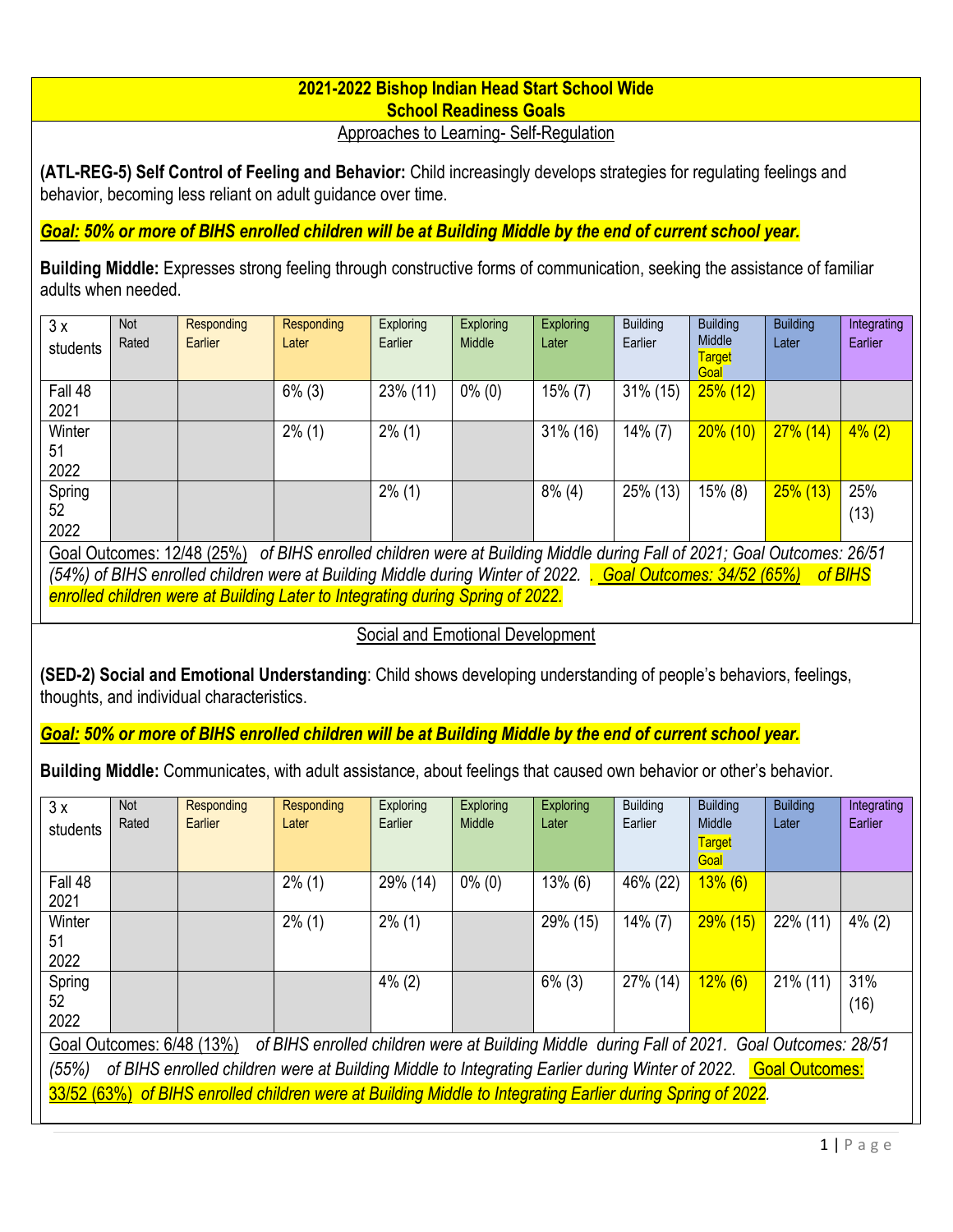### Cognition, Including Math and Science

**(COG-8) Cause and Effect:** Child demonstrates an increasing ability to observe, anticipate, and reason about the relationship cause and effect.

*Goal:* **50% or more of BIHS enrolled children will be at Building Later by the end of current school year.** 

**Building Later:** Others possible explanations for why certain actions or behaviors result in specific effects.

| 3x<br>students       | <b>Not</b><br>Rated      | Responding<br>Earlier | Responding<br>Later                                                                            | Exploring<br>Earlier | Exploring<br>Middle | Exploring<br>Later | <b>Building</b><br>Earlier | <b>Building</b><br>Middle | <b>Building</b><br>Later<br><b>Target</b><br>Goal | Integrating<br>Earlier |
|----------------------|--------------------------|-----------------------|------------------------------------------------------------------------------------------------|----------------------|---------------------|--------------------|----------------------------|---------------------------|---------------------------------------------------|------------------------|
| Fall 48<br>2021      |                          |                       | $4\%$ (2)                                                                                      | 21% (10)             |                     | $15\%$ (7)         | 60% (29)                   |                           |                                                   |                        |
| Winter<br>51<br>2022 |                          |                       |                                                                                                | $6\%$ (3)            |                     | 24% (12)           | $22\%$ (11)                | 41% (21)                  | $8\%$ (4)                                         |                        |
| Spring<br>52<br>2022 |                          |                       |                                                                                                | $2\%$ (1)            |                     | $10\%$ (5)         | 29% (15)                   | 31% (16)                  | $25\%$ (13)                                       | $6\%$ (3)              |
|                      | Goal Outcomes: 0/48 (0%) |                       | of BIHS enrolled children were at Building Later during Fall of 2021. Goal Outcomes: 4/51 (8%) |                      |                     |                    |                            |                           |                                                   |                        |

*of BIHS enrolled children were at Building Later during Winter of 2022. . Goal Outcomes: 16/52 (31%) of BIHS enrolled children were at Building Later to Integrating during Spring of 2022.* 

Physical Development-Health Safety

**(PD-HLTH 5) Safety:** Child shows awareness of safety of increasingly demonstrates knowledge of safety skills when participating in daily activities.

*Goal:* **50% or more of BIHS enrolled children will be at Building Middle by the end of current school year.** 

**Building Middle:** Follows basic safety practices on own in familiar environments, with occasional adult reminders.

| 3x<br>students                                                                                                             | <b>Not</b><br>Rated                                                                                   | Responding<br>Earlier | Responding<br>Later | Exploring<br>Earlier | <b>Exploring</b><br>Middle | <b>Exploring</b><br>Later | <b>Building</b><br>Earlier | <b>Building</b><br>Middle<br><b>Target</b><br>Goal | <b>Building</b><br>Later | Integrating<br>Earlier |
|----------------------------------------------------------------------------------------------------------------------------|-------------------------------------------------------------------------------------------------------|-----------------------|---------------------|----------------------|----------------------------|---------------------------|----------------------------|----------------------------------------------------|--------------------------|------------------------|
| Fall 48<br>2021                                                                                                            |                                                                                                       |                       |                     | $4\%$ (2)            |                            | 40% (19)                  | 52% (25)                   | $4\%$ (2)                                          |                          |                        |
| Winter<br>51<br>2022                                                                                                       |                                                                                                       |                       |                     | $4\%$ (2)            |                            | 31% (16)                  | $18\%$ (9)                 | $20\%$ (10)                                        | 25% (13)                 | $2\%$ (1)              |
| Spring<br>52<br>2022                                                                                                       |                                                                                                       |                       |                     | $2\%$ (1)            |                            | $4\%$ (2)                 | 25% (13)                   | $12\%$ (6)                                         | 50% (26)                 | $8\%$ (4)              |
| Goal Outcomes: 2/48 (4%) of BIHS enrolled children were at Building Middle during Fall of 2021. Goal Outcomes: 24/51       |                                                                                                       |                       |                     |                      |                            |                           |                            |                                                    |                          |                        |
| (47%) of BIHS enrolled children were at Building Middle to Integrating Earlier during Winter of 2022. Goal Outcomes: 36/52 |                                                                                                       |                       |                     |                      |                            |                           |                            |                                                    |                          |                        |
|                                                                                                                            | (70%) of BIHS enrolled children were at Building Middle to Integrating Earlier during Spring of 2022. |                       |                     |                      |                            |                           |                            |                                                    |                          |                        |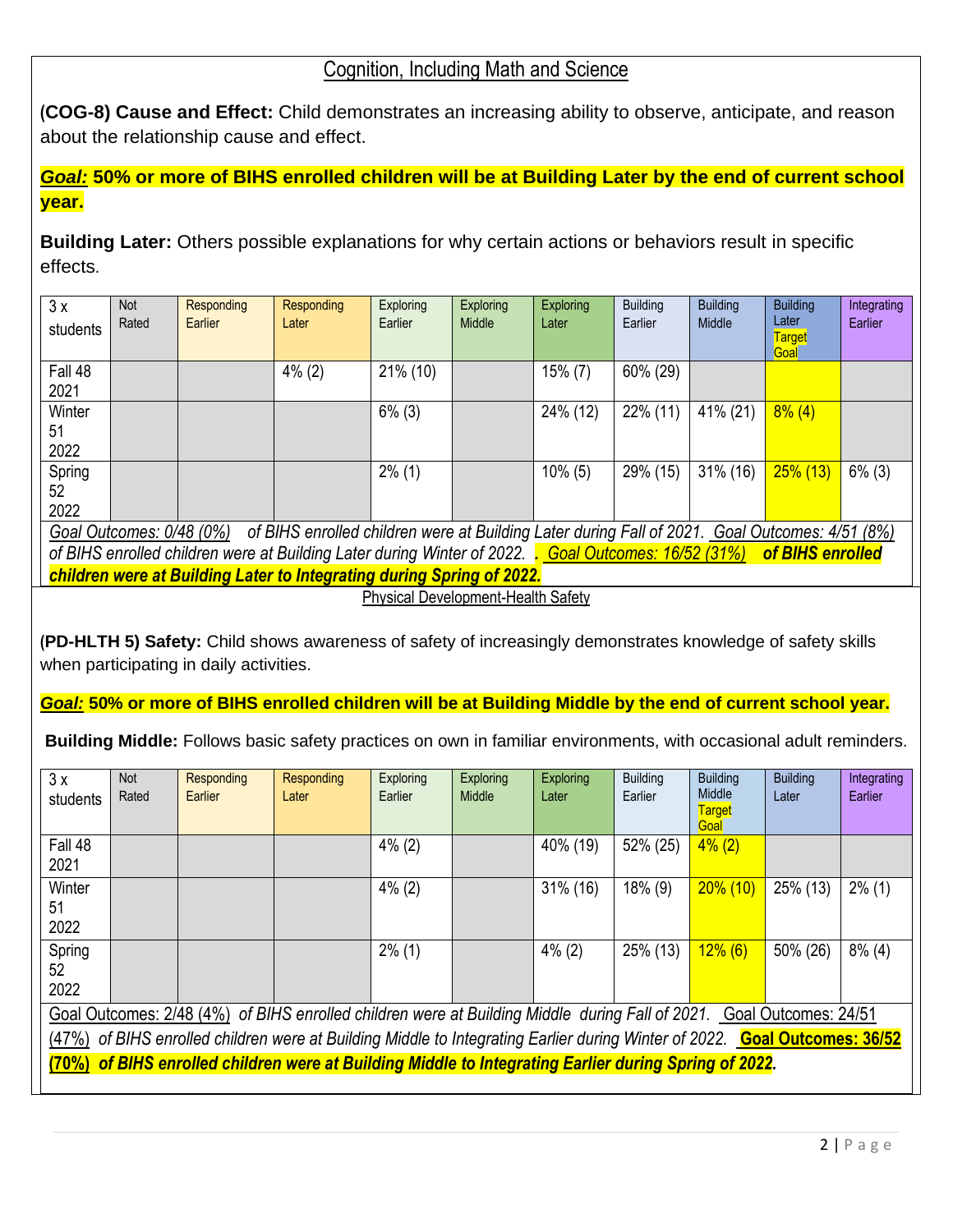#### Physical Development-Health

**(PD-HLTH 6) Personal Care Routines:** Hygiene: Child increasingly responds to and initiates personal routines that support hygiene)

#### *Goal:* **50% or more of BIHS enrolled children will be at Building Middle by the end of current school year.**

**Building Middle:** Carries out most seps of familiar hygiene routines, with occasional reminders of when or how to do them.

| 3x                                                                                                                       | Not                                                                                                                   | Responding | Responding | <b>Exploring</b> | <b>Exploring</b> | <b>Exploring</b> | <b>Building</b> | <b>Building</b>       | <b>Building</b> | Integrating |
|--------------------------------------------------------------------------------------------------------------------------|-----------------------------------------------------------------------------------------------------------------------|------------|------------|------------------|------------------|------------------|-----------------|-----------------------|-----------------|-------------|
| students                                                                                                                 | Rated                                                                                                                 | Earlier    | Later      | Earlier          | Middle           | Later            | Earlier         | Middle                | Later           | Earlier     |
|                                                                                                                          |                                                                                                                       |            |            |                  |                  |                  |                 | <b>Target</b><br>Goal |                 |             |
| Fall 48                                                                                                                  |                                                                                                                       |            |            | $4\%$ (2)        |                  | 27% (13)         | 38% (18)        | $25\%$ (12)           | $2\%$ (1)       |             |
| 2021                                                                                                                     |                                                                                                                       |            |            |                  |                  |                  |                 |                       |                 |             |
| Winter                                                                                                                   |                                                                                                                       |            |            | $2\%$ (1)        |                  | $8\%$ (4)        | 39% (20)        | $18\%$ (9)            | 31% (16)        | $2\%$ (1)   |
| 51                                                                                                                       |                                                                                                                       |            |            |                  |                  |                  |                 |                       |                 |             |
| 2022                                                                                                                     |                                                                                                                       |            |            |                  |                  |                  |                 |                       |                 |             |
| Spring                                                                                                                   |                                                                                                                       |            |            |                  |                  |                  | $6\%$ (3)       | $33\%$ (17)           | 40% (21)        | 21%         |
| 52                                                                                                                       |                                                                                                                       |            |            |                  |                  |                  |                 |                       |                 | (11)        |
| 2022                                                                                                                     |                                                                                                                       |            |            |                  |                  |                  |                 |                       |                 |             |
| Goal Outcomes: 13/48 (27%) of BIHS enrolled children were at Building Middle to Integrating during Fall of 2021.<br>Goal |                                                                                                                       |            |            |                  |                  |                  |                 |                       |                 |             |
| Outcomes: 26/51 (51%) of BIHS enrolled children were at Building Middle to Integrating during Winter of 2022. Goal       |                                                                                                                       |            |            |                  |                  |                  |                 |                       |                 |             |
|                                                                                                                          | Outcomes: 49/52 (84%) of BIHS enrolled children were at Building Middle to Integrating Earlier during Spring of 2022. |            |            |                  |                  |                  |                 |                       |                 |             |

#### History-Social Science

**(HHS 4) Conflict Negotiation:** Child increasing understanding of the needs of other children and is increasingly able to consider alternatives and to negotiate constructively in conflict situation.

#### *Goal:* **50% or more of BIHS enrolled children will be at Building Middle by the end of current school year**

**Building Middle:** Uses appropriate words and actions to express desires in some conflict situations, often seeking adult assistance to resolve conflict.

| 3x<br><b>Students</b>                                                                                                                                                                                                                                       | Not<br>Rated                                                                                          | Responding<br>Earlier | Responding<br>Later | Exploring<br>Earlier | <b>Exploring</b><br>Middle | <b>Exploring</b><br>Later | <b>Building</b><br>Earlier | <b>Building</b><br>Middle<br><b>Target</b><br>Goal | <b>Building</b><br>Later | Integrating<br>Earlier |
|-------------------------------------------------------------------------------------------------------------------------------------------------------------------------------------------------------------------------------------------------------------|-------------------------------------------------------------------------------------------------------|-----------------------|---------------------|----------------------|----------------------------|---------------------------|----------------------------|----------------------------------------------------|--------------------------|------------------------|
| Fall 48<br>2021                                                                                                                                                                                                                                             |                                                                                                       |                       |                     |                      | $15\%$ (7)                 | 56% (27)                  | 23% (11)                   |                                                    |                          |                        |
| Winter<br>51<br>2022                                                                                                                                                                                                                                        |                                                                                                       |                       |                     |                      | $4\%$ (2)                  | 33% (17)                  | 27% (14)                   | $33\%$ (17)                                        | $2\%$ (1)                |                        |
| Spring<br>52<br>2022                                                                                                                                                                                                                                        |                                                                                                       |                       |                     |                      |                            | $8\%$ (4)                 | 35% (18)                   | $25\%$ (13)                                        | $15\%$ (8)               | 17% (9)                |
| Goal Outcomes: 0/48 (0%) of BIHS enrolled children were at Building Middle <i>during Fall of 2021</i> .<br>Goal Outcomes: 18/51<br>of BIHS enrolled children were at Building Middle to Building Later during Winter of 2022. Goal Outcomes: 30/52<br>(35%) |                                                                                                       |                       |                     |                      |                            |                           |                            |                                                    |                          |                        |
|                                                                                                                                                                                                                                                             | (58%) of BIHS enrolled children were at Building Middle to Integrating Earlier during Spring of 2022. |                       |                     |                      |                            |                           |                            |                                                    |                          |                        |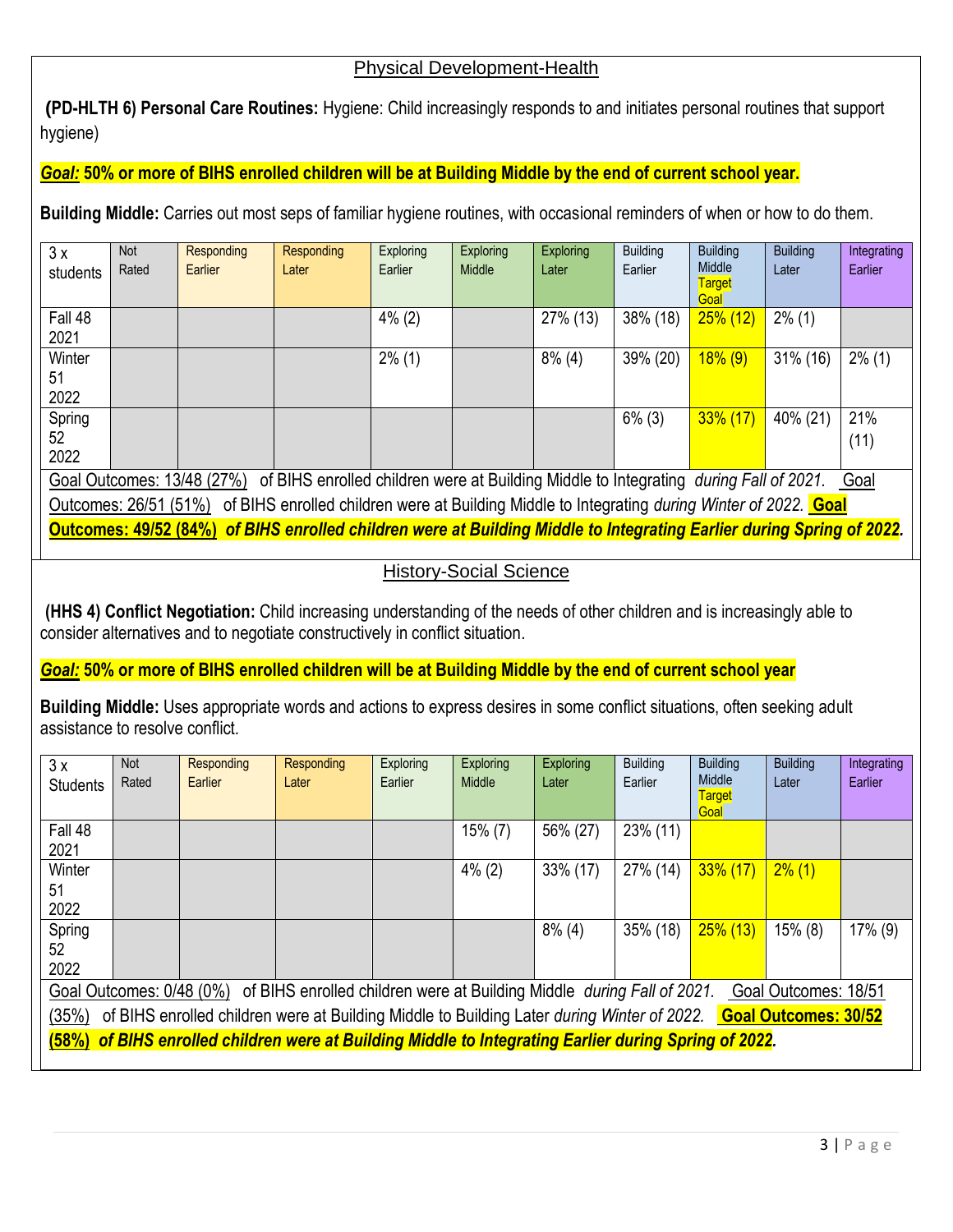# **2020-2021 Bishop Indian Head Start School Readiness Activities Approaches to Learning- Self-Regulation**

**(ATL-REG-5) Self Control of Feeling and Behavior:** Child increasingly develops strategies for regulating feelings and behavior, becoming less reliant on adult guidance over time.

*Goal:* 50% or more of BIHS enrolled children will be at Building Middle by the end of current school year.

**Building Middle:** Expresses strong feeling through constructive forms of communication, seeking the assistance of familiar adults when needed.

| <b>Classroom Activities</b>                                                                                                                                                                                                                                                                                                                                                                                                                                                                                                                                                                                                    | <b>Parent/Family/Community Activities</b><br><b>School Wide Activities</b>                                                                                                                                                                                                                                                                                                                                                                                                                                                                                                                                                                                                                                                                                                                                                                                                                                                                                                                                                                                                                                                                                                                                                                                                                                                                                                                                                                                                                                                              |
|--------------------------------------------------------------------------------------------------------------------------------------------------------------------------------------------------------------------------------------------------------------------------------------------------------------------------------------------------------------------------------------------------------------------------------------------------------------------------------------------------------------------------------------------------------------------------------------------------------------------------------|-----------------------------------------------------------------------------------------------------------------------------------------------------------------------------------------------------------------------------------------------------------------------------------------------------------------------------------------------------------------------------------------------------------------------------------------------------------------------------------------------------------------------------------------------------------------------------------------------------------------------------------------------------------------------------------------------------------------------------------------------------------------------------------------------------------------------------------------------------------------------------------------------------------------------------------------------------------------------------------------------------------------------------------------------------------------------------------------------------------------------------------------------------------------------------------------------------------------------------------------------------------------------------------------------------------------------------------------------------------------------------------------------------------------------------------------------------------------------------------------------------------------------------------------|
| Activity 1 Create a small space with<br>different posters showing feelings<br>and calm down activities.<br>Activity 2 Green choices/Red<br>$\bullet$<br>choices visual chart.                                                                                                                                                                                                                                                                                                                                                                                                                                                  | Change the rules of a game to make it an opposite game. For example, instead<br>of playing the familiar version of Simon Says, play Simon Doesn't Say. Explain the<br>new rule in words and actions: "Do the opposite of what Simon asks you to do. If<br>Simon Says 'Touch your head,' you should touch your toes." Be sure to<br>demonstrate how this works. Keep directions simple. Take turns being Simon.                                                                                                                                                                                                                                                                                                                                                                                                                                                                                                                                                                                                                                                                                                                                                                                                                                                                                                                                                                                                                                                                                                                          |
| Educators, support staff, and Parents<br>will model behavior and attitudes.<br>Educators, support staff, and Parents<br>$\bullet$<br>will label children's feelings.<br>Educators, support staff, and Parents<br>will prompt and guide desired behavior.<br>Educators will appropriately provide<br>$\bullet$<br>stimulating aesthetic elements such as<br>soothing colors, natural woods and<br>fibers, and soft textures.<br>Educators will eliminate or reduce<br>background noise to help children with<br>learning disabilities, speech and<br>language impairments, and hearing<br>impairments attend to auditory input. | Finish what you are doing, then respond to requests for attention. For<br>example, if you are on the phone and your child asks for something (and it's not an<br>emergency), let her know you need to take time to complete your conversation.<br>This is a good way to let your child practice waiting for a short time.<br>Do activities together that require following directions. For example, put<br>together a model, play follow the leader, or cook or bake: "I'm going to read the<br>recipe aloud. Listen carefully so we will both know what to do. I'll read them again<br>as we do each step."<br>Help children understand how long they will have to wait for something and<br>suggest activities to do while they wait. Say to your child, "Grammy and<br>Grampy are coming over before dinner. Would you like to draw some pictures to<br>give them?" or "As soon as I put your sister to bed, I will read you some stories.<br>You can choose three books for us to read together."<br>Work with your child to complete a puzzle that has a few more pieces than he<br>or she is used to. Set up the puzzle in a place where you can work on it for<br>several days, if needed. Celebrate together when one of you puts the last piece in<br>place.<br>Plant some easy-to-grow marigold seeds in a pot or in a garden. Check<br>together every day until the plants pop up. Over time, watch the plant grow leaves<br>and flowers.<br>https://www.naeyc.org/our-work/families/help-your-preschooler-gain-self-control |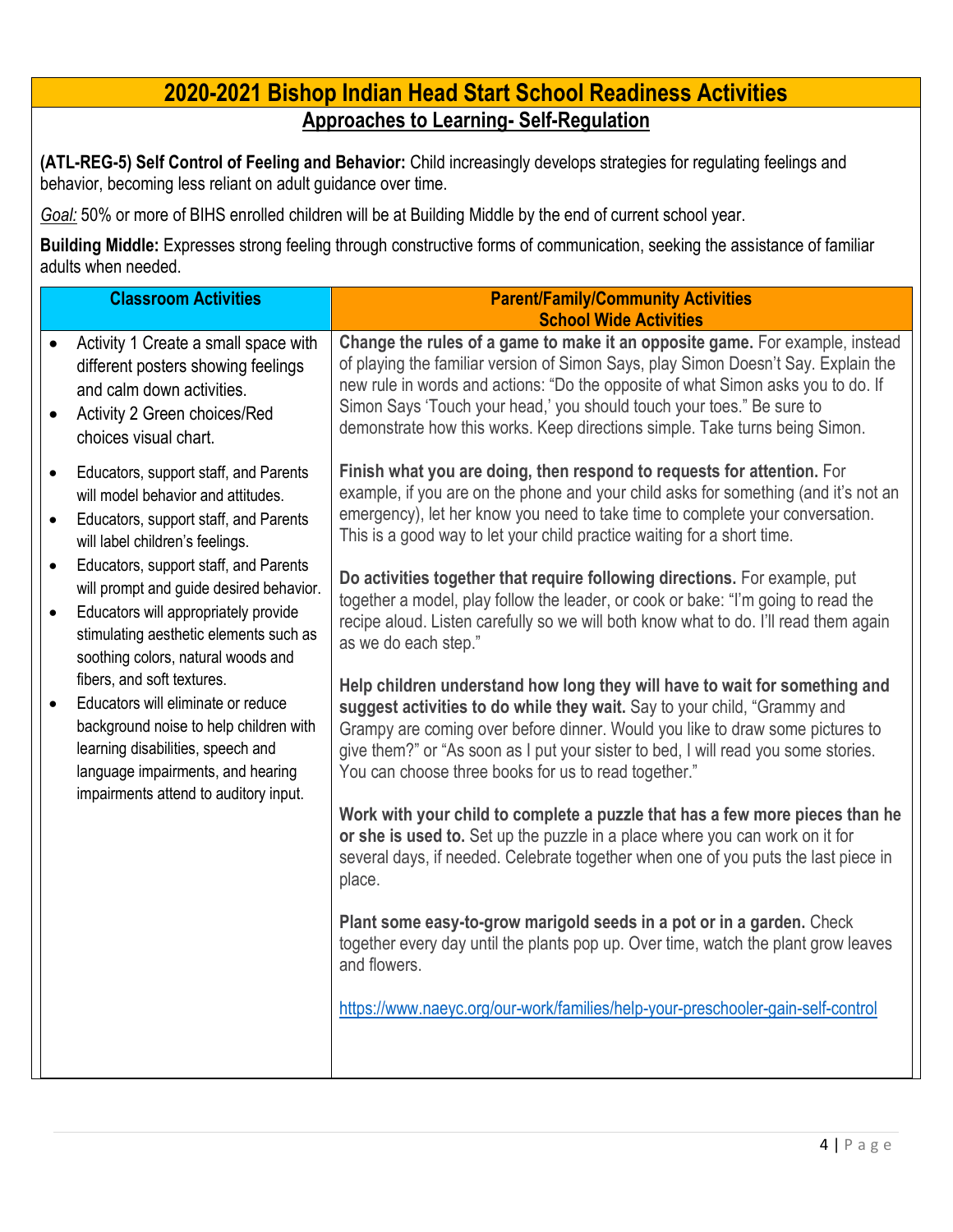# **Social and Emotional Development**

**(SED-2) Social and Emotional Understanding**: Child shows developing understanding of people's behaviors, feelings, thoughts, and individual characteristics.

*Goal:* 50% or more of BIHS enrolled children will be at Building Middle by the end of current school year.

**Building Middle:** Communicates, with adult assistance, about feelings that caused own behavior or other's behavior.

|           | <b>Classroom Activities</b>                                             | <b>Parent/Family/Community Activities</b><br><b>School Wide Activities</b>                                                      |
|-----------|-------------------------------------------------------------------------|---------------------------------------------------------------------------------------------------------------------------------|
| $\bullet$ | Implementing a daily feeling's chart                                    | <b>Schoolwide Activities:</b> BIHS staff will continue to partner with The Parent                                               |
|           | (talk about feelings, emotions, and                                     | Committee, Wild Iris and Rave to provide anti-bullying activities for the children and                                          |
|           | why we are feeling that way)                                            | families. BIHS is strengthening partnerships to provide cultural presentations and                                              |
|           | Model feelings, model emotions and                                      | Tribal Language preservation and revitalization.                                                                                |
|           | read stories that portray a variety of                                  | Parent, Family and Community Activities: BIHS will partner with Social Service                                                  |
|           | emotions and actions caused by                                          | agencies to provide trainings, resources, and materials for parents to gain                                                     |
|           | those emotions.                                                         | knowledge and skills for responding to family crisis, trauma informed care and                                                  |
|           | Activity 1 Enrich library (children)<br>with books related to different | positive parenting.                                                                                                             |
|           | feelings and problem solving.                                           | Here are some simple but fun activities you can do with young children to                                                       |
| $\bullet$ | Activity 2 Visual chart of feelings.                                    | build these skills.                                                                                                             |
|           | Teachers will utilize the PATH<br>curriculum weekly to promote          | Ball Games. Ball games are a relatively simple way for younger children to build<br>relationships                               |
|           | discussion related to personality<br>differences among people and       | Roleplay                                                                                                                        |
|           | relate it to though, emotions and                                       | Stories                                                                                                                         |
|           | actions.                                                                | Puppets                                                                                                                         |
|           | Teachers will enhance the                                               | Listening games                                                                                                                 |
|           | curriculum with hands on materials                                      | Games                                                                                                                           |
|           | such as books that promote READ                                         | Sports.                                                                                                                         |
|           | ALOUD strategies, dramatic props<br>and feeling cards.                  | 5 Ways to Support Social-Emotional Development in Early Childhood                                                               |
|           |                                                                         | Use power words. Some children are able to express their wants and needs<br>effectively during conflict; others need your help. |
|           |                                                                         | Help children understand the consequences of behavior. All behavior has<br>consequences                                         |
|           |                                                                         | Show while telling                                                                                                              |
|           |                                                                         | Establish "little rules."                                                                                                       |
|           |                                                                         | Listen actively and empathetically.                                                                                             |
|           |                                                                         | https://empoweredparents.co/social-emotional-activities-for-preschoolers/                                                       |
|           |                                                                         | https://teachingstrategies.com/blog/5-ways-support-social-emotional-development-<br>early-childhood/                            |
|           |                                                                         |                                                                                                                                 |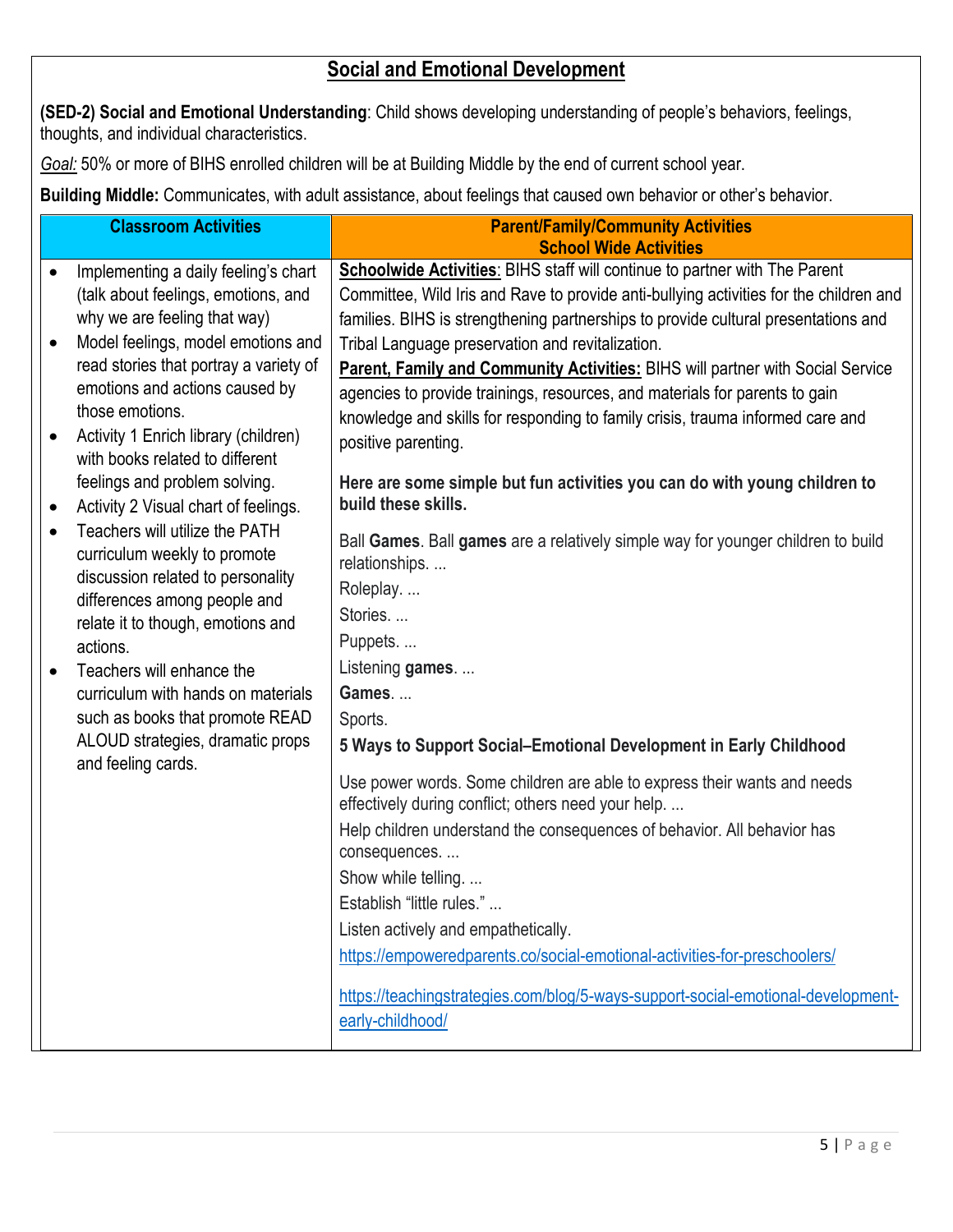# **Cognition, Including Math and Science**

**(COG-8) Cause and Effect:** Child demonstrates an increasing ability to observe, anticipate, and reason about the relationship cause and effect.

*Goal:* 50% or more of BIHS enrolled children will be at Building Later by the end of current school year.

**Building Later:** Others possible explanations for why certain actions or behaviors result in specific effects.

|           | <b>Classroom Activities</b>           | <b>Parent/Family/Community Activities</b>                                                                           |
|-----------|---------------------------------------|---------------------------------------------------------------------------------------------------------------------|
|           | Implementing more science             | <b>School Wide Activities</b><br>Teach children cause and effect by matching different scenario with its before and |
|           | experiments and activities- sink or   | after. Stomp on the pad to launch the rocket into the air - cause and effect in                                     |
|           | float activity bucket (what sinks     | action. Balancing blocks or other learning toys encourages children to understand                                   |
|           | what floats)                          | cause and effect, use problem solving skills and to think critically.                                               |
|           | Magnetic fields science bucket        |                                                                                                                     |
|           | (letting each child find what is      | Ask students to use the word "because" in a sentence, and then dissect the                                          |
|           | magnetic and what is not)             | sentence for cause and effect. For example, in "I ate a sandwich because I was                                      |
| $\bullet$ | Motion (letting children experiment   | hungry," the cause of the action is hunger and the effect is eating a sandwich. You                                 |
|           | with moving objects, pulling gravity) | can do this with each child's example.                                                                              |
| $\bullet$ | Introduced new vocabulary and         |                                                                                                                     |
|           | predict results on different          | Bring a few gym balls into the classroom and have children roll them around. Ask                                    |
|           | experimental activities.              | you students to identify the cause and effect relationship between pushing a ball                                   |
| $\bullet$ | Strategy: Conduct at least one        | and its motion across the floor.                                                                                    |
|           | science activity per week to engage   | Look for simple children's books that demonstrate cause and effect principles. "The                                 |
|           | children and add new words to         | Day Jimmy's Boa Ate the Wash" and "If You Give a Mouse a Cookie" both have                                          |
|           | expand vocabulary.                    | cause and effect elements and are about preschool level.                                                            |
| $\bullet$ | Materials: add balloons, strings,     |                                                                                                                     |
|           | baking soda, vinegar, anything that   | Incorporate cause and effect principles into your daily class schedule. For instance,                               |
|           | can be used to plan an activity.      | when students line up neatly, they are allowed to go outside to play. When they sit                                 |
| $\bullet$ | Activity 1 Move science area to a     | quietly, snacks are distributed. Every action in your school day has an identifiable                                |
|           | more accessible area.                 | cause and effect; help your students recognize these moments.                                                       |
| $\bullet$ | Activity 2 Add more living and none   | Have students bring in items from home that tell a cause and effect story. Empty                                    |
|           | living materials to science.          | water bottles are empty because someone drank them. Shoes are old because                                           |
|           |                                       | someone walked in them. Toys are broken because someone dropped them.                                               |
|           |                                       | Students can find their own stories with the help of their parents.                                                 |
|           |                                       |                                                                                                                     |
|           |                                       | How to Help Preschoolers to Know About Cause and Effect (synonym.com)                                               |
|           |                                       |                                                                                                                     |
|           |                                       |                                                                                                                     |
|           |                                       |                                                                                                                     |
|           |                                       |                                                                                                                     |
|           |                                       |                                                                                                                     |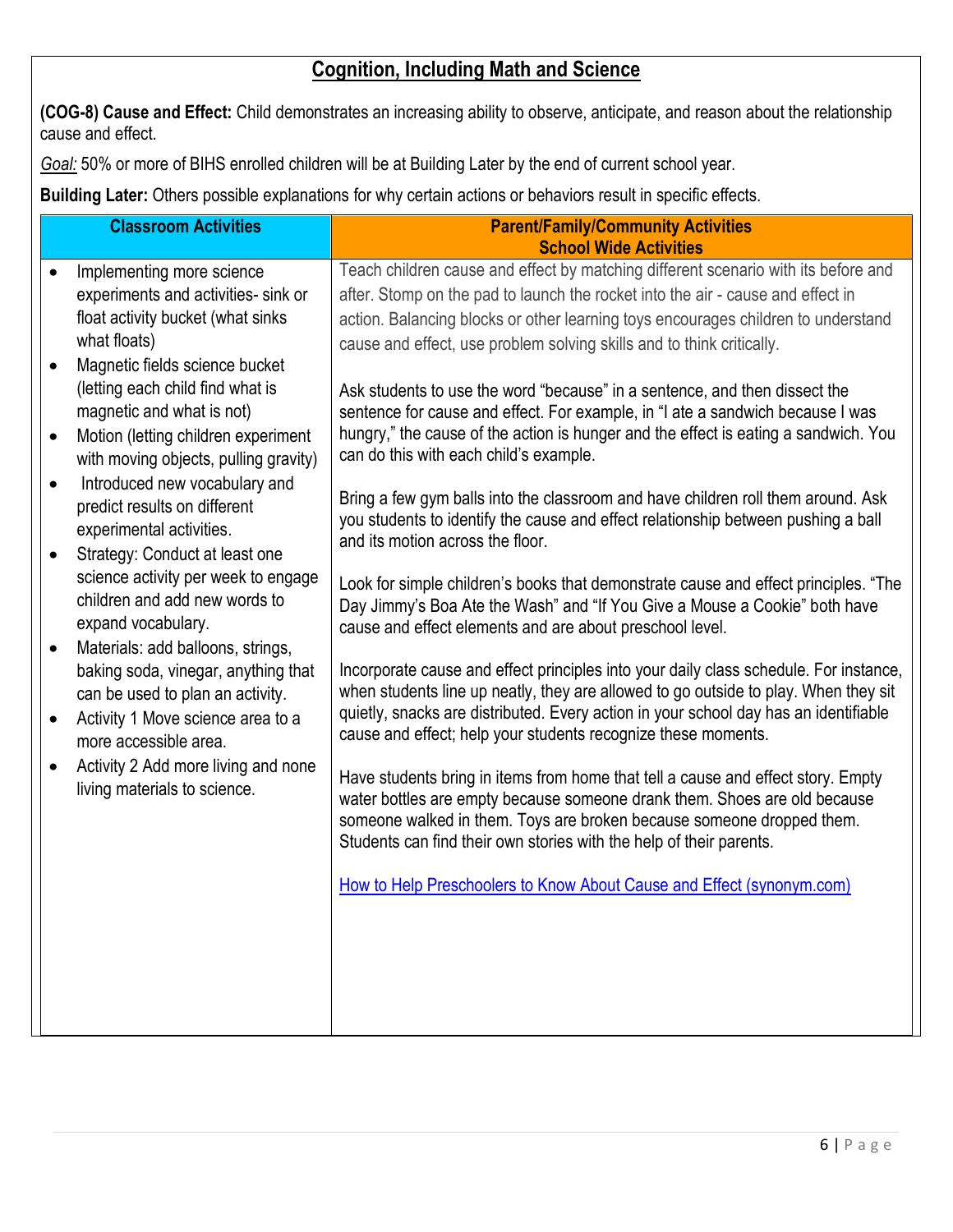## Physical Development-Health Safety

**(PD-HLTH 5) Safety:** Child shows awareness of safety of increasingly demonstrates knowledge of safety skills when participating in daily activities.

*Goal:* 50% or more of BIHS enrolled children will be at Building Middle by the end of current school year.

**Building Middle:** Follows basic safety practices on own in familiar environments, with occasional adult reminders.

| The Voice of Conscience: Keeping your preschooler safe requires more<br>Display posters with different drill<br>than just knowing the rules. Your child also needs to develop and trust their own<br>procedures.<br>instincts regarding what's safe and what's not. With your help, your child needs<br>Practice monthly drills in classroom<br>to cultivate their own inner voice that warns them of possible danger. This voice<br>in preparation for schoolwide drills:<br>keeps your child from climbing into a stranger's car or walking along the edge of<br>Stranger danger, bus evacuation<br>a river. So teach your child to trust their instincts. Whenever they hear this<br>drills, earthquake drill, and fire drills.<br>voice, they need to heed its warnings.<br>Daily lessons regarding the purpose<br>Safety Rehearsal: Use scenarios that allow you to turn these safety<br>of Personal Protective Equipment<br>rehearsals into a game. Try to mix in some easy safety problems with the more<br>(PPE) as it relates to COVID-19 and<br>challenging ones that you really want your child to master:<br>other airborne illnesses.<br>911 Lessons<br>What would you do if someone you didn't know came to your day care and<br>$\bullet$<br>told you to go home with him?<br>Understanding the role of First<br>What would you do if your ball rolled out into the street?<br>$\bullet$<br>Responders.<br>What would you do if you couldn't find me in the supermarket?<br>$\bullet$<br>Collaborating with parents to teach<br>What would you do if you saw a three-year-old fall off the jungle gym?<br>$\bullet$<br>children their parents' names,<br>What would you do if another child sat at the top of the slide and refused to<br>$\bullet$<br>address and phone numbers.<br>go down?<br>What would you do if you dropped a glass of juice and the glass broke?<br>$\bullet$<br>What would you do if a friend asked you to do something you thought was<br>unsafe?<br>What would you do if the smoke detectors in your house went off?<br>$\bullet$<br>If your child seems stumped for an answer, offer a suggestion-or allow your<br>child to choose from two or three alternatives that you provide. | <b>Classroom Activities</b> | <b>Parent/Family/Community Activities</b><br><b>School Wide Activities</b> |
|-------------------------------------------------------------------------------------------------------------------------------------------------------------------------------------------------------------------------------------------------------------------------------------------------------------------------------------------------------------------------------------------------------------------------------------------------------------------------------------------------------------------------------------------------------------------------------------------------------------------------------------------------------------------------------------------------------------------------------------------------------------------------------------------------------------------------------------------------------------------------------------------------------------------------------------------------------------------------------------------------------------------------------------------------------------------------------------------------------------------------------------------------------------------------------------------------------------------------------------------------------------------------------------------------------------------------------------------------------------------------------------------------------------------------------------------------------------------------------------------------------------------------------------------------------------------------------------------------------------------------------------------------------------------------------------------------------------------------------------------------------------------------------------------------------------------------------------------------------------------------------------------------------------------------------------------------------------------------------------------------------------------------------------------------------------------------------------------------------------------------------------------------------------------------------------------------------------------------------|-----------------------------|----------------------------------------------------------------------------|
| <b>Teaching Safety to Your Preschooler - FamilyEducation</b>                                                                                                                                                                                                                                                                                                                                                                                                                                                                                                                                                                                                                                                                                                                                                                                                                                                                                                                                                                                                                                                                                                                                                                                                                                                                                                                                                                                                                                                                                                                                                                                                                                                                                                                                                                                                                                                                                                                                                                                                                                                                                                                                                                  |                             |                                                                            |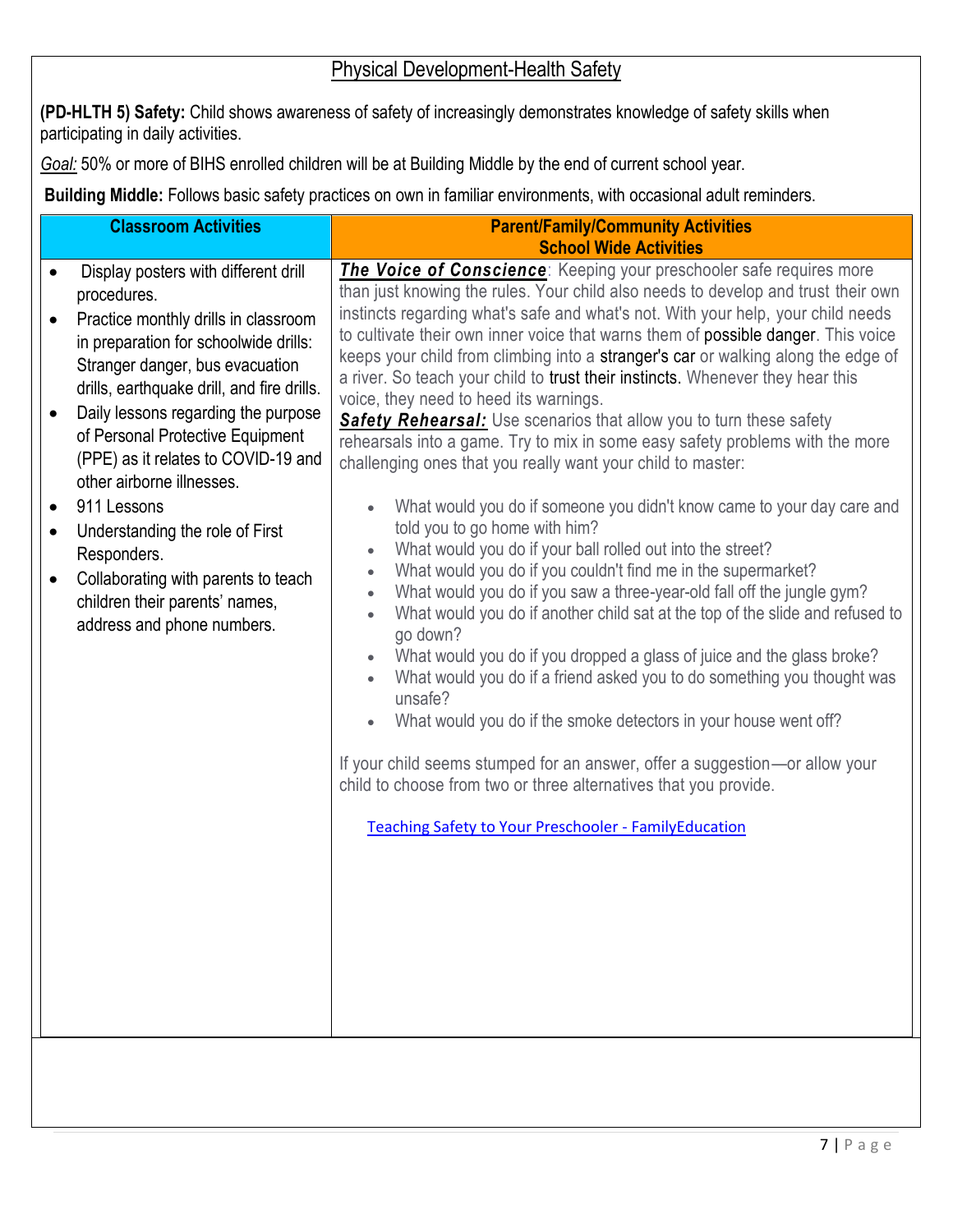# Physical Development-Health

**(PD-HLTH 6) Personal Care Routines:** Hygiene: Child increasingly responds to and initiates personal routines that support hygiene)

*Goal:* 50% or more of BIHS enrolled children will be at Building Middle by the end of current school year.

**Building Middle:** Carries out most seps of familiar hygiene routines, with occasional reminders of when or how to do them.

| <b>Classroom Activities</b>                                                                                                                                                                                                                                                                                                                                                                                                                                                                                           | <b>Parent/Family/Community Activities</b>                                                                                                                                                                                                                                                                                                                                                                                                                                                                                                                                                                                                                                                                                                                                                                                                                                                                                                                                                                                                                                                                                                                                                                                                                                                                                                                                                                                                                                                                                                                                                                                                                                                                                                                                                                                                                                                                                                                                                                                                                                                                                                                                                                                            |
|-----------------------------------------------------------------------------------------------------------------------------------------------------------------------------------------------------------------------------------------------------------------------------------------------------------------------------------------------------------------------------------------------------------------------------------------------------------------------------------------------------------------------|--------------------------------------------------------------------------------------------------------------------------------------------------------------------------------------------------------------------------------------------------------------------------------------------------------------------------------------------------------------------------------------------------------------------------------------------------------------------------------------------------------------------------------------------------------------------------------------------------------------------------------------------------------------------------------------------------------------------------------------------------------------------------------------------------------------------------------------------------------------------------------------------------------------------------------------------------------------------------------------------------------------------------------------------------------------------------------------------------------------------------------------------------------------------------------------------------------------------------------------------------------------------------------------------------------------------------------------------------------------------------------------------------------------------------------------------------------------------------------------------------------------------------------------------------------------------------------------------------------------------------------------------------------------------------------------------------------------------------------------------------------------------------------------------------------------------------------------------------------------------------------------------------------------------------------------------------------------------------------------------------------------------------------------------------------------------------------------------------------------------------------------------------------------------------------------------------------------------------------------|
| .Model tooth brushing at circle time,<br>read about the importance of<br>brushing teeth.<br>Make a chart with healthy foods for<br>teeth and bad foods for the teeth<br>Model hand washing step by step,<br>$\bullet$<br>talk about germs.<br>Do the glitter and soap experiment<br>$\bullet$<br>to talk about how germs spread<br>Do the pepper and water, soap<br>experiment to explain how soap<br>helps take the germs off our hands.<br><b>Activity Encourage hand washing</b><br>procedure with the germ light. | <b>School Wide Activities</b><br>Washing hands is the most important and the most basic hygienic action that you<br>can teach your child. You can make him or her wash hands many times during the<br>day. Make sure your child washes his hands after using the toilet and before eating<br>anything. Avoid using only sanitizers rather encourage your child to wash hands<br>with soap and water. Sing a song together so that they enjoy the act.<br>7 ways to Teach Hygiene to Preschoolers<br>Make Bath Time Fun Time: Bathing is something most children enjoy especially<br>when they have an opportunity to splash water. So, teach them to clean their body<br>parts while having fun with soap and lather.<br>Become a Role Model: Invite your child when you brush teeth and try to do it<br>together. You can comb your hair and wash your face at night together.<br><b>Explain the Importance of Grooming:</b> Explain age appropriate concepts of<br>health and wellness to your child. Kids can grasp when you will explain things<br>clearly because simple instructions do not stay for long. Teach them the ways in<br>which they can prevent contagious diseases to infect them. (Wearing a mask).<br>Read Books and Show Evidences: Reading books that explain importance of<br>hygiene will make your child conceive the idea well. Discuss the concepts<br>mentioned in the book and let your child express what he understood.<br>Add Little Incentive: Children love excitement and fun in whatever they do. Find<br>something interesting for them so that they enjoy cleaning activities. For example,<br>writing their name on their toothbrush, pouring cups for bath toys.<br>Make it a Routine: This is the most important step which will help make the<br>foundation strong. Children thrive on routines. So, before they understand or react<br>to things, you schedule brushing teeth, bathing, combing hair, and all other aspects<br>of grooming that needs attention daily. Good hygiene is important to maintain good<br>health and the habit formed in preschool years will help your child maintain a<br>healthy body throughout their life. It is important to engage preschoolers in fun |
|                                                                                                                                                                                                                                                                                                                                                                                                                                                                                                                       | filled activities so that they have active learning experience to develop useful skills.<br>How to teach personal hygiene to children? What is the right age to teach hygiene<br>to children? How to teach children to be clean and tidy? Discuss here.<br>7 Ways to Teach Hygiene to Preschoolers (indiaparenting.com)                                                                                                                                                                                                                                                                                                                                                                                                                                                                                                                                                                                                                                                                                                                                                                                                                                                                                                                                                                                                                                                                                                                                                                                                                                                                                                                                                                                                                                                                                                                                                                                                                                                                                                                                                                                                                                                                                                              |